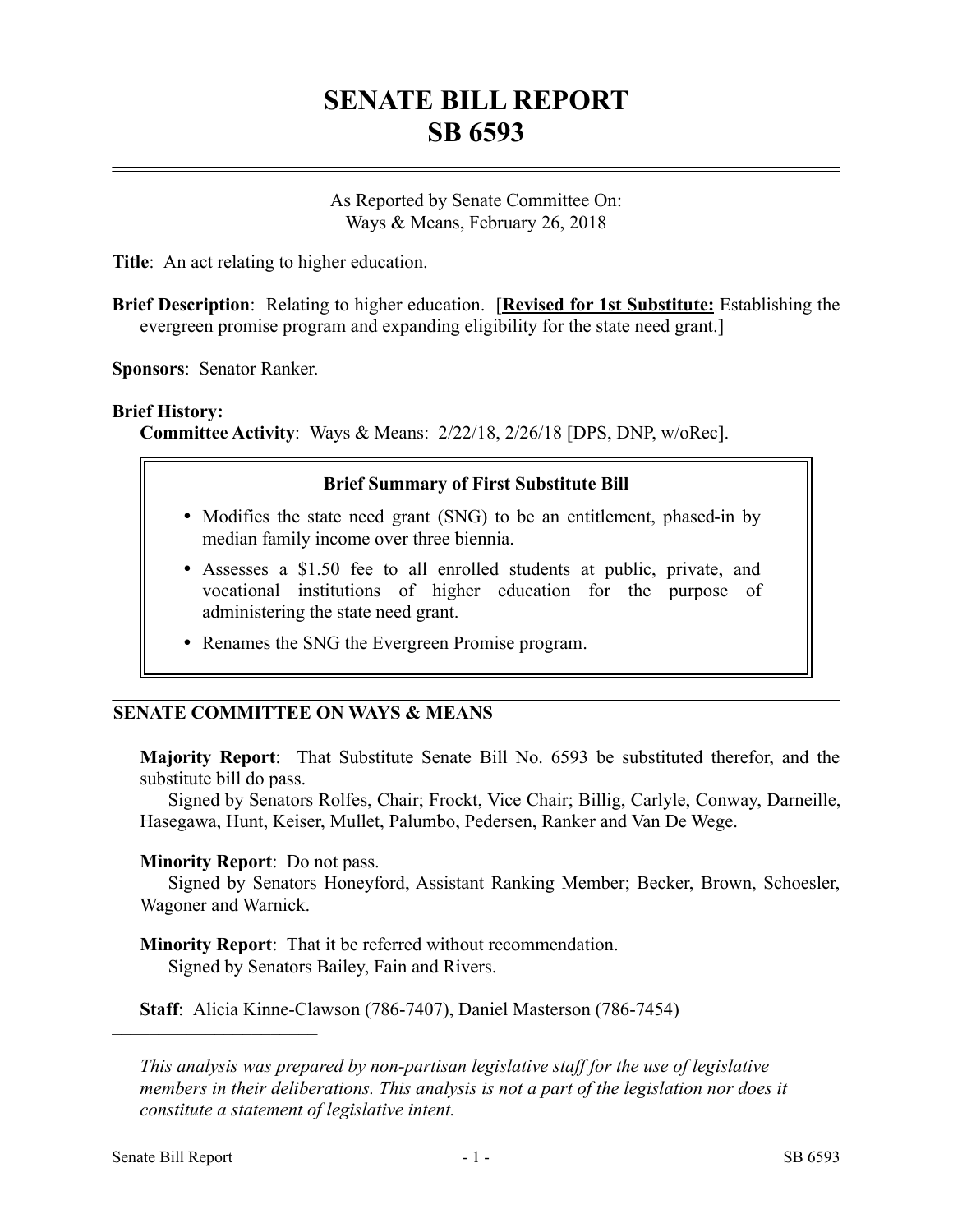**Background**: The SNG is the state's largest financial aid program that provides a needbased grant award for students to attend a postsecondary institution. To be eligible for the program, a student must:

- be a Washington State resident;
- attend an eligible institution of higher education and maintain satisfactory academic progress;
- enroll with a minimum of three credits as an undergraduate student;
- be pursing a first bachelor's degree, a certificate, or a first associate degree in any field excluding theology; and
- not owe repayment to another student aid program.

To receive a grant, the eligible student's family income must be less than 70 percent of the state's median family income (MFI). If the eligible student's family income falls below 50 percent of the state's MFI, the student is eligible to receive the maximum SNG award. If the student's family income is between 50 and 70 percent of the state's MFI, the award amount is prorated based on family income. In 2017-18 the state's 70 percent MFI cutoff amount for a family of four was \$62,260.

The student may receive a grant award to attend any eligible postsecondary institution in the state. Currently, there are 66 postsecondary institutions that are authorized to participate in the SNG program. The SNG awards vary based on the type of institution a student chooses to attend. About 21,000 students were eligible to receive the SNG in the 2017-18 academic year, but were unserved.

**Summary of Bill**: The bill as referred to committee not considered.

**Summary of Bill (First Substitute)**: The State Need Grant is renamed the Evergreen Promise program.

The SNG program is modified to require that students receive the maximum award. That entitlement is phased-in by median family income level across three biennia in the following way:

- in the 2018-19 and 2019-20 academic years, students whose MFI is equal to or less than 50 percent must receive the maximum SNG award;
- in the 2020-21 and 2021-22 academic years, students whose MFI is equal to or less than 60 percent must receive the maximum SNG award; and
- in the 2022-23 and 2023-24 academic years, students whose MFI is equal to or less than 70 percent must receive the maximum SNG award.

Maximum SNG is defined as an award equal to the same percentage of operating fees, building fees, and service and activities fees as were covered in fiscal year 2018.

The Caseload Forecast Council is required to estimate the anticipated caseload of the SNG and report the forecast.

A \$1.50 fee is assessed to all students at the public, private, and vocational institutions of higher education for each term in which they are enrolled for the purpose of administering